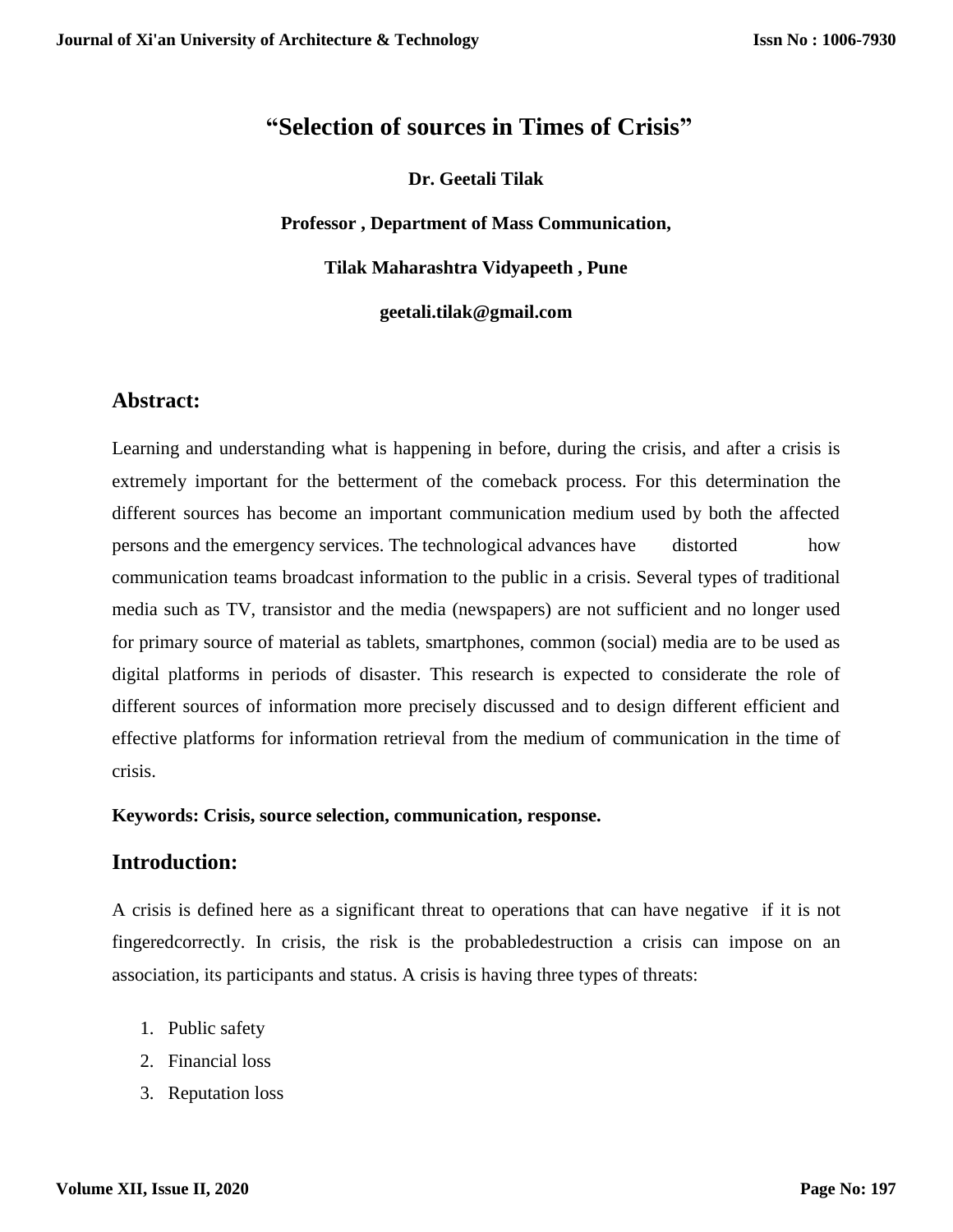Crisis refers to sequence of unwanted events at the workplace which lead to disturbances and major unrest amongst the persons. Crisis generally rises on a short notice and causes a feeling of threat and fear in the personnel. In other words crisis leads to uncertainty and causes major harm to the organization and its employees.

It is essential for the employees to sense the early signs of crisis and warn the employees against the negative significances of the same. Crisis are affecting the smooth functioning of the organization but also pose a threat to its brand name.

Today humans are witnessing multiple grim crisis, whether financial, social, conservational as well as the security crisis that end up with endless conflicts. Today's crisis bring new tasks. In the time of crisis, people want evidence. They tries to news sources to find out what is happening and to help them what is exactly happen. At the same time, news sources are working at full capacity on short limits. Under these environments, false reports are sometimes circulated so it's very important to see what the communication sources are to be followed for getting correct information at right time.

# **Type of crisis:**

## **1. Natural Crisis**

- Conflicts in the atmosphere and nature lead to natural crisis.
- These events are generally outside the control of human beings.
- Cyclones, Earthquakes, Hurricanes, Landslides, Tsunamis, Flood, Drought all result in natural disaster.

## **2. Technological Crisis**

- Technological crisis arises as a result of failure in expertise. Problems in systems lead to technological crisis.
- Failure of machine, software corruption and so on give rise to technological crisis.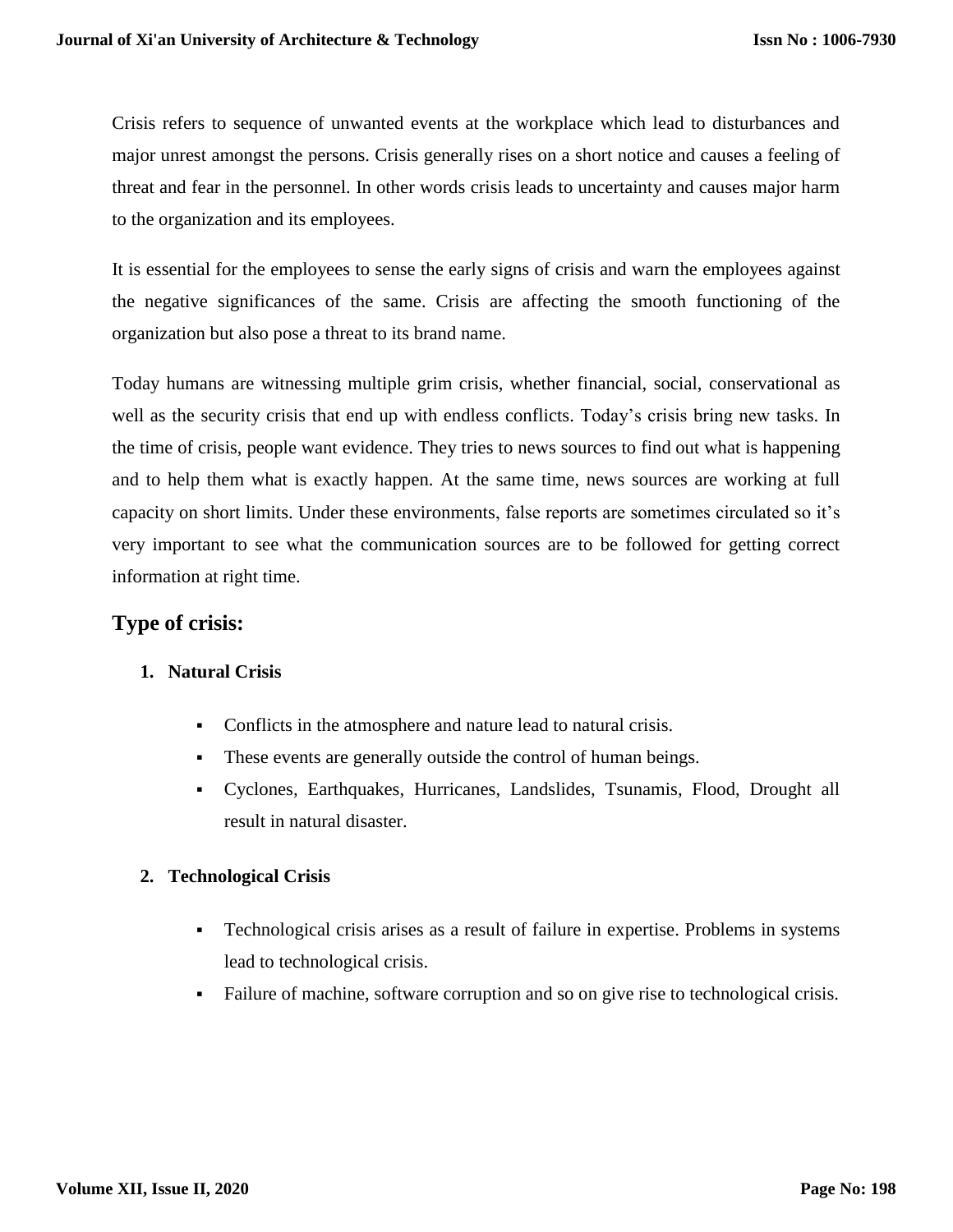### **3. Confrontation Crisis**

- Confrontation crises arise when employees fight amongst themselves. Persons do not agree to each other and finallyrest on non-productive acts like boycotts, strikes for indefinite periods and so on.
- Employees violatesbetters; give them challenges and force them to accept their demands.
- Internal arguments, ineffective communication and lack of coordination give growth to confrontation crisis.

## **4. Crisis of Malevolence**

- Organizations face crisis of malevolence when some disreputable employees take the help of criminal activities and dangerous steps to fulfill their demands.
- Acts like kidnapping company's officials, untruthfulgossip's all lead to crisis of malevolence

## **5. Crisis of Organizational Crimes**

- Crises of organizational crimes arise when management takes certain decisions knowing the harmful consequences of the same towards the stakeholders and external parties.
- In such cases, managers ignore after effects of policies and implement the same for quick results.

## **6. Crisis due to Workplace Violence**

 This type of crisis stand up when employees are spoiled in violent acts such as beating employees, superiors in the office premises itself.

## **7. Crisis Due to Rumors**

• Scattering false gossips about the association and make lead to crisis. Employees must not spread anything which would tarnish the image of their organization.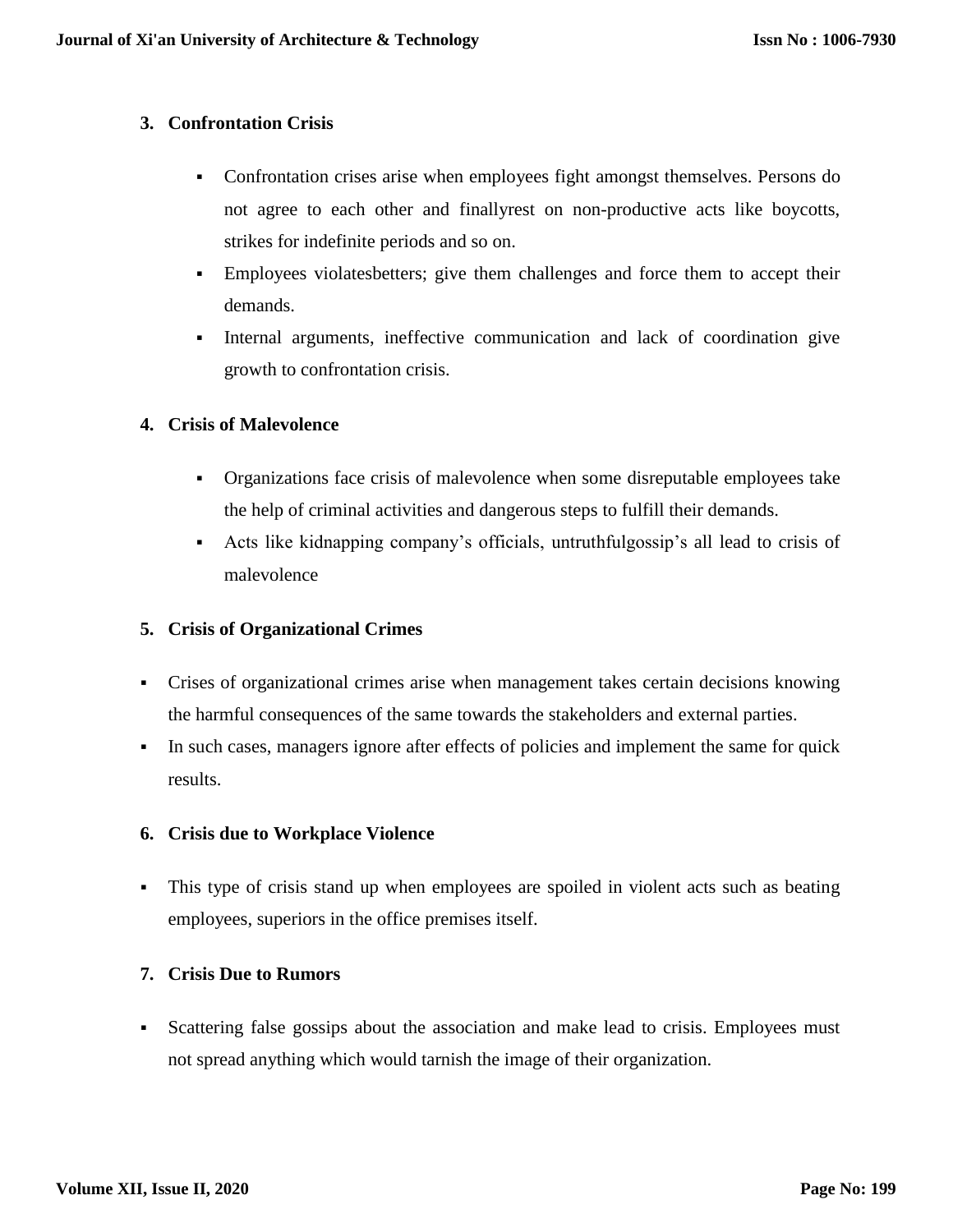## **8. Bankruptcy**

- A crisis also rises when administrations fail to pay its creditors and other parties.
- Lack of fund leads to crisis.

#### **9. Crisis Due to Natural Factors**

 Conflicts in environment and nature such as storms, volcanoes, flood; deficiencies, earthquakes etc.

#### **10. Sudden Crisis**

- Sudden crisis arise all of a sudden or unexpected and on andtremendously short notice.
- Executives do not get threatening signals and this type of situation is in most cases beyond any one's control.

### **11. Smoldering Crisis**

- Ignoring minor issues in the foundation lead to smoldering crisis later.
- Managers regularly can forecast crisis but they should not ignore the same and wait for someone else to take action.
- Advise the employees immediately to avoid such a situation.

Communicating during a crisis presents a particularly difficult challenge in maintaining public self-assurance. Solid emotions, such as fear, nervousness, doubt, anger, crime, powerlessness and

Different types of sources by means of crisis communication such as social media, Traditional media like radio & Television, Microblogging like Twitter, social network as Facebook (Google plus), Commercial mobile Alert Services (CMAS), information sharing and gathering.

The following are discussed some types of sources which will beneficial at the times of crisis as

 **Social Media**: Today's social media platforms differ in their use and purposes, and simplify different methods of text, audio, video or multimedia. Although the social media landscape matures constantly, a class system is convenient for crisis communication, as it can make simpler what opportunities and challenges the display place represent. In a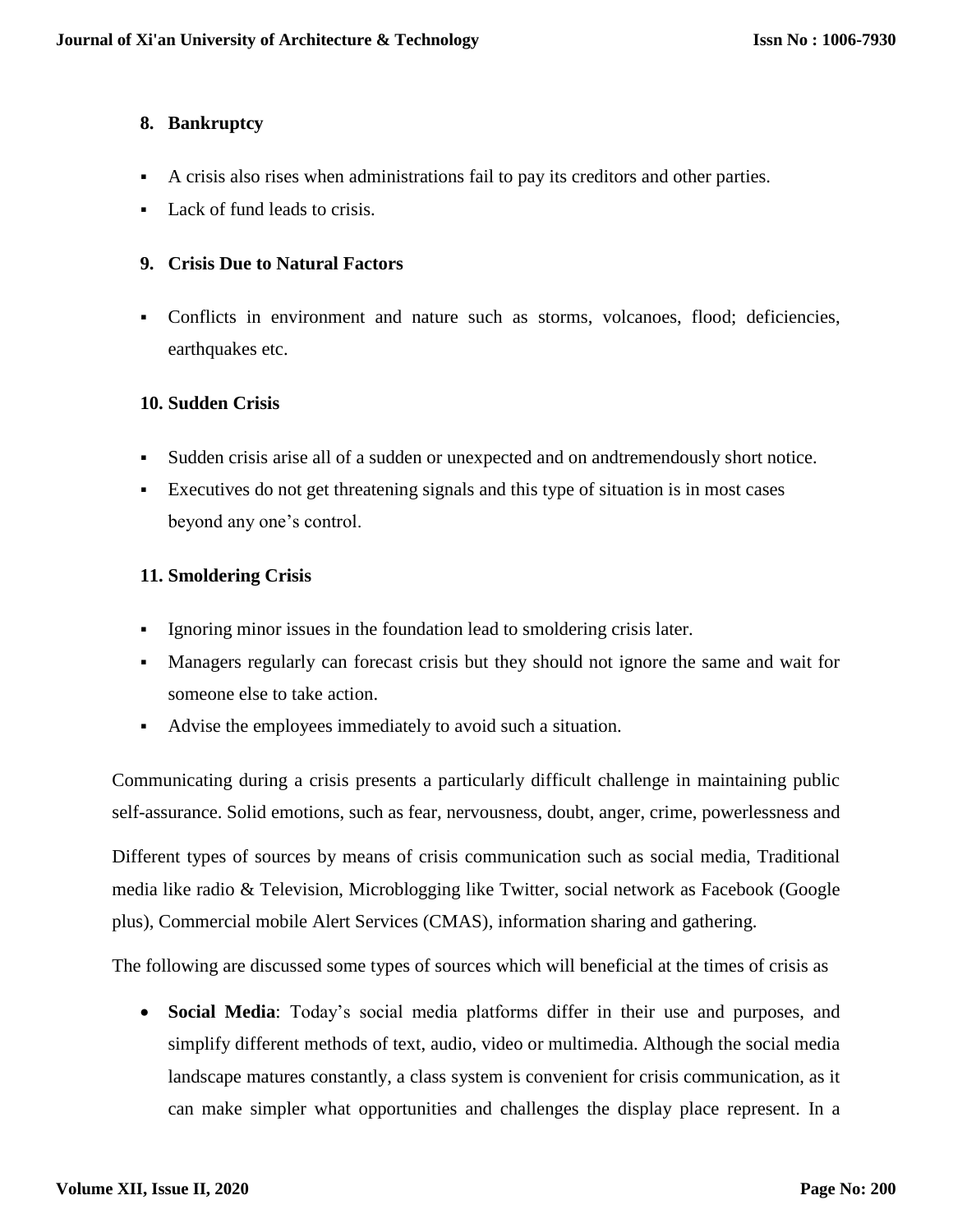crisis, some stages will be more pertinent than others, dependent of the target stakeholders and the replycommunication, as well as the nature of the crisis. There are somesortsof tools which demonstrate the characteristics of the different platforms

- **1.** Social networks (share content and communicate with networks, e.g. Facebook, Google Plus)
- **2.** Blogs(online journals open for remarks, private or commercial)
- **3.** Topic discussion sites (share and discus comfortable content, e.g. Digg)
- **4.** Content communities (create and statement on content, e.g. YouTube and Flickr.)
- **5.** Microblogs (share small amounts of information in actual, e.g. Twitter.)

 As social media has become more broadlyrecycled, particularly by news channels and other establishments, it has develop a place many people turn to before traditional media as a source of data. There are many problems but the benefits found in recent studies are undisputable. By enduring to follow the latest research and developing a plan ahead of time for possible crisis situations, social media can be a greater source to achieveannouncement during any alternative or crisis that impacts any organization.

- **Traditional Media**: Traditional media refers to channels that are part of our nation. These forms include TV, transistor, print ads, and trailers. The greatestluxurious form of marketing-television ads-have the authority to spreadcomprehensive and targeted viewers, subject on the reach of the channels selected. So it is frequently used average of communication at any type of crisis. Transistor is alternative source that can approximately target viewers which is mostly used in rural area. Print announcements as those in newspapers and magazines, and poster which is available everywhere to be used to attract large groups of people at once and they can aware of any type of crisis.
- **Digital Media**:The role of digital media during crisis, is to protectadministrativestatus. Having already build online relations, governments should control these relations and draw upon kindness during a crisis. As it discusses to audio, video and image content and this includes social networking sites, website advertisements, blogs, vlogs and podcasts. So by using these bases any emergencyspread fast among the public.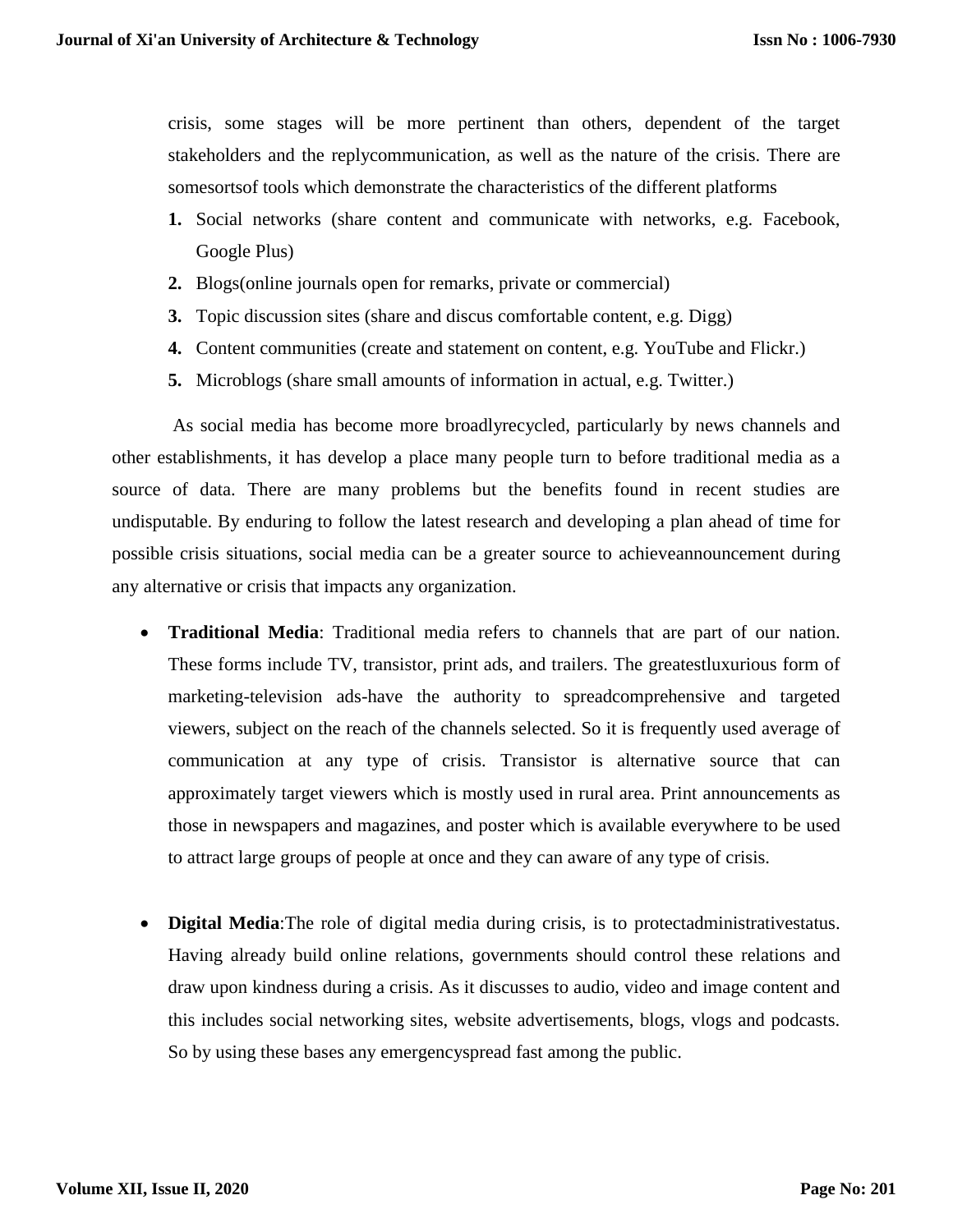**Microblogging**: A type of blog that lets users publish short text updates. Bloggers can usually use a number of service for the updates including instant messaging, e-mail, or Twitter. The posts are called micro posts, while the act of using these services to update the blog is microblogging.

Users of Twitter crisis are re-posting material from traditional media, providing observation on the incident and on the public and government reaction, and updating their contacts as to how they are themselves being affected by the event.

 **Commercial mobile Alert Services (CMAS)**: Wireless Emergency Alerts (WEA, formerly known as the Commercial Mobile Alert System (CMAS), and prior to that as the Personal Localized Alerting Network (PLAN)), is an alerting network in the [United](https://en.wikipedia.org/wiki/United_States)  [States](https://en.wikipedia.org/wiki/United_States) designed to disseminate emergency alerts to mobile devices such as cell phones and [pagers.](https://en.wikipedia.org/wiki/Pager) Organizations are able to disseminate and coordinate emergency alerts and warning messages through WEA and other public systems by means of the [Integrated](https://en.wikipedia.org/wiki/Integrated_Public_Alert_and_Warning_System)  [Public Alert and Warning System.](https://en.wikipedia.org/wiki/Integrated_Public_Alert_and_Warning_System)

The commercial Mobile Alert Service(CMAS) is currently being developed to leverage communications technology for communicating with the public in a crisis.

 **Old Media versus New Media**: The traditional view of information propagation centers on the knowledge post. Signals and notices are prepared by communityadministrators, media collect their information from discussions by public information officers (PIOs), and the public receives its information from the media. According to the traditional interpretation, the awareness of the crisis is tightly controlled by the situation of the conference room and the information that the PIO indicates to deliver. Likewise, information is intermediated, the timing of the information ismeasured, and direct contact to the crisis sector is organized. Irrespective of which news source people try to, they getthe same information.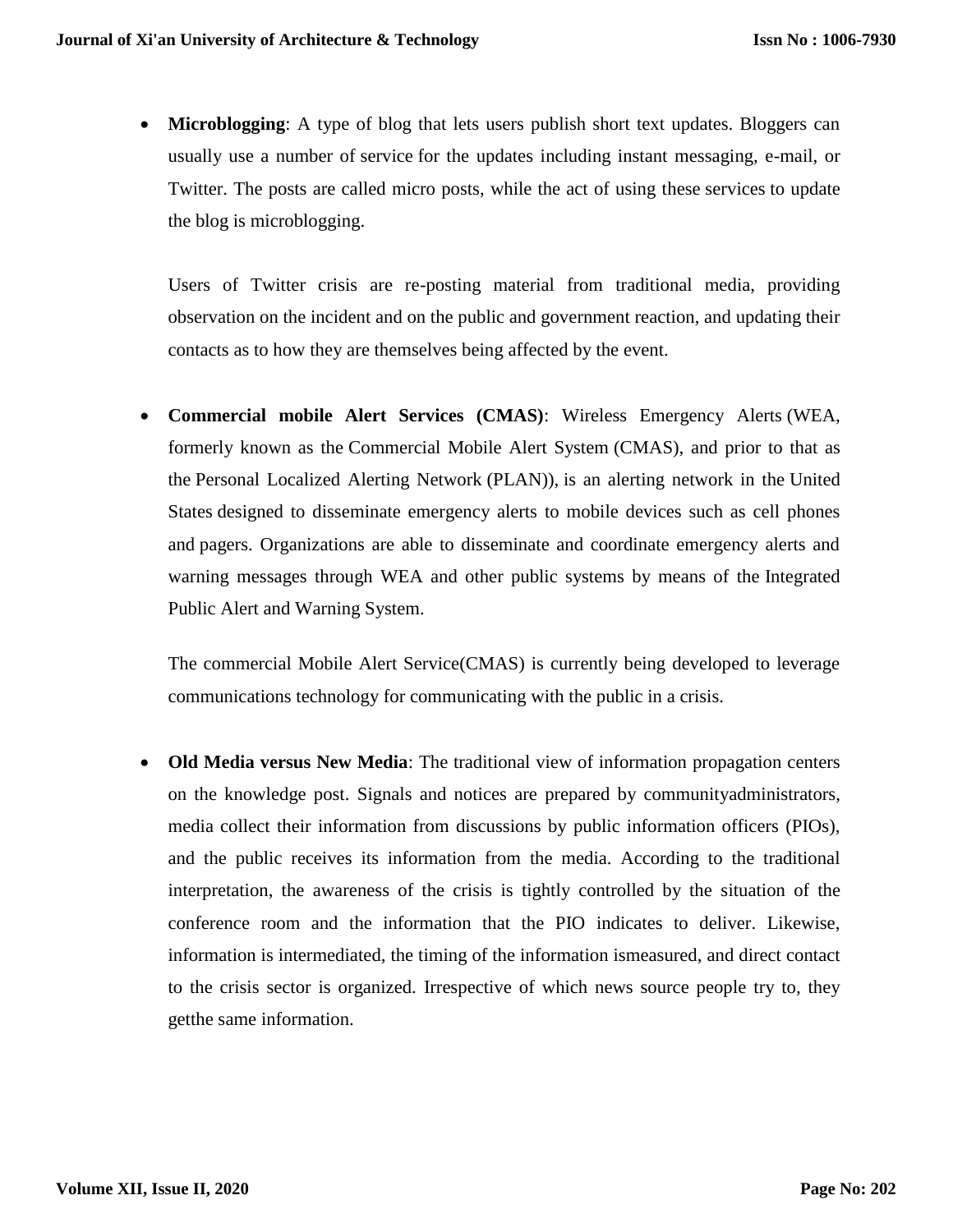Today's media can deliverquick information. Long before an alert is delivered by CMAS or another authorizedfoundation, information about the experience will already be available on social media locations, such as Twitter or Facebook, that support online social communication, including the extensivedistribution of people's clarifications about recent events. Statistics shared using these sources, even information simply exchanged betweenpersonalities, comprises not only text but images and video, which are eagerlytaken using mobile telephones. As anoutcome, those directly exaggerated by a disaster can also become key sources of information around the event. These tools also change conservative news gathering—correspondents can use cell phones bottom of Form to interview people at the scene of an event or to gather both still images and video quickly.

 **Information sharing and gathering:** The different studies thatexamined people's use of common media not only to forward the official messages but also to add pointers to additional information that might not have been deemed reliable by health care authorities. During the initial H1N1 outbreak crisis, the Centers for Disease Control and Prevention (CDC) made a concerted effort not only to use multiple outlets to maximize the reach of the CDC message but also to try to ensure that CDC messages were the public's primary source of information on the subject. CDC also used Facebook, Twitter, and other social media tools to monitor public opinion and to correct rumors. A lesson to be drawn from this experience is that although one cannot determine what information people receive, it is possible to monitor the information that is being seen by the public and to reiterate key points if necessary.

## **Research Methodology:**

The overall research methodology adopted in this research will be discussed under following sub heads:

 **Research Design**: The research design is a detailed plan of action for the research. It contributes the blue print for collection, measurement, tabulation and analysis of the data. Historical research turns history or the past to study the patterns, their impact on the present, process and so on. In this sense, this research can be termed as a historical research.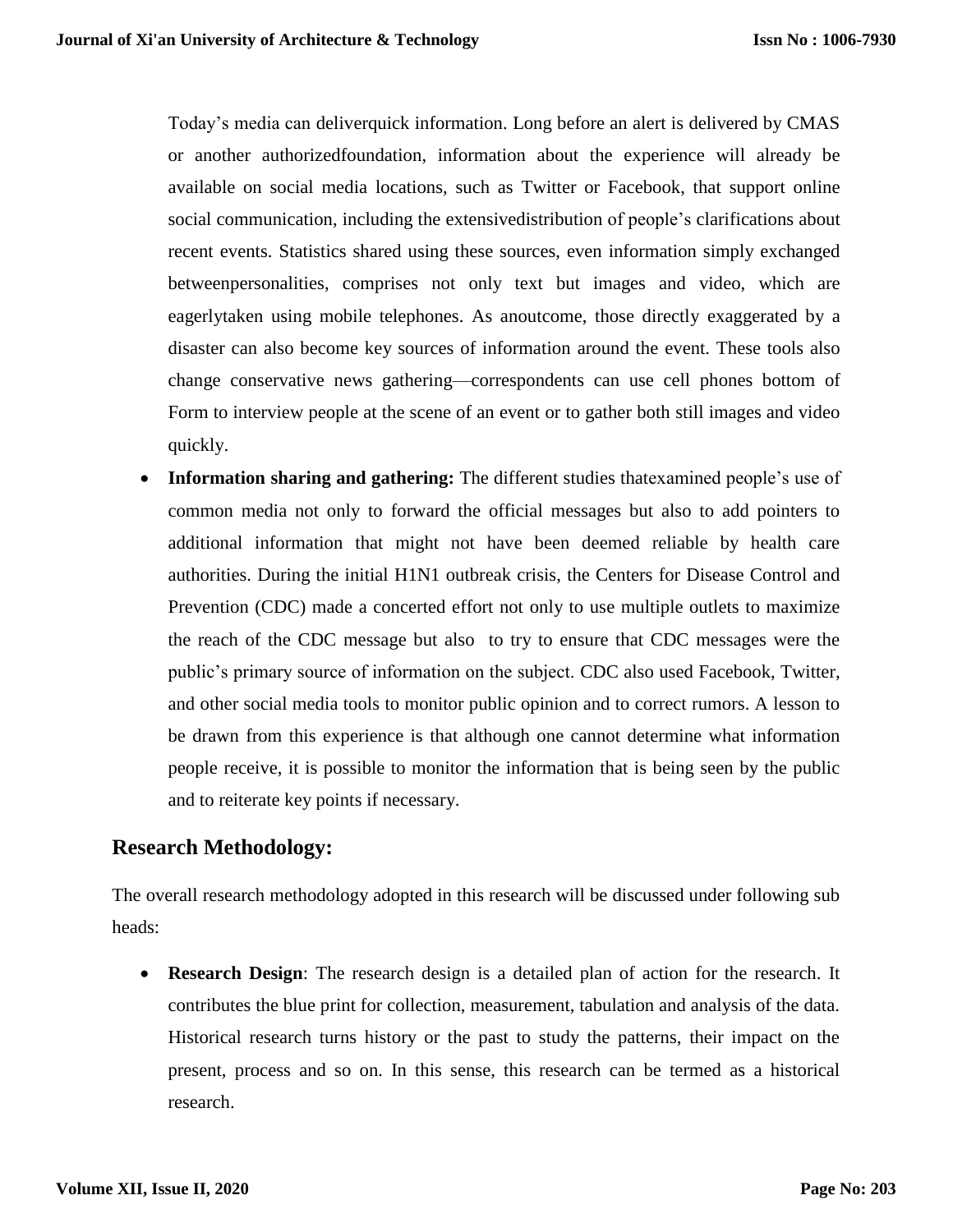- **Research Instrument**: This research is based on the secondary data. And the secondary data has been collected from different types of sources as published and unpublished literature reviews, research papers, books, articles, journals and websites.
- **Research Area**: The study is based on to understanding the role of different sources of information more precisely and to design different efficient and effective platforms for information retrieval from the medium of communication in the time of crisis.

# **Data Collection:**

The concept of data collection field refers to a range of information sources available to individuals (or a group). The most frequently information source that comprised individual information field during the analysis.

The data utilizes already available information both published as well as unpublished and collected through newspaper articles, magazines, books, journals, research papers, reports and websites. The researcher has read various papers related to the topic of selection of sources at the times of crisis and studied the literature review to improve the understanding of the problem, collected information from various websites and reports. Researcher has gone through lot of social media platforms to build the technological and ideological foundations for collection of data as well.

## **Analysis:**

This study proposes to discover the impact of the role of different types of sources used at the times of crisis communication. This includes detailed examination of how the various types of sources being used to facilitate communication during the crisis, in between the crisis and post crisis. The crisis response is what management does and says after the crisis hits. Public relations plays a critical role in the crisis response by helping to develop the messages that are sent to various publics from various sources. A great deal of research has examined the crisis response as well as the source in which they are getting information.It's a theory that explains how and when the said sources are used to improve the communication with the public fast at the time of any crisis. So in this research the data is collected via the secondary source. The data is collected and reviewed by literature review for understandable form.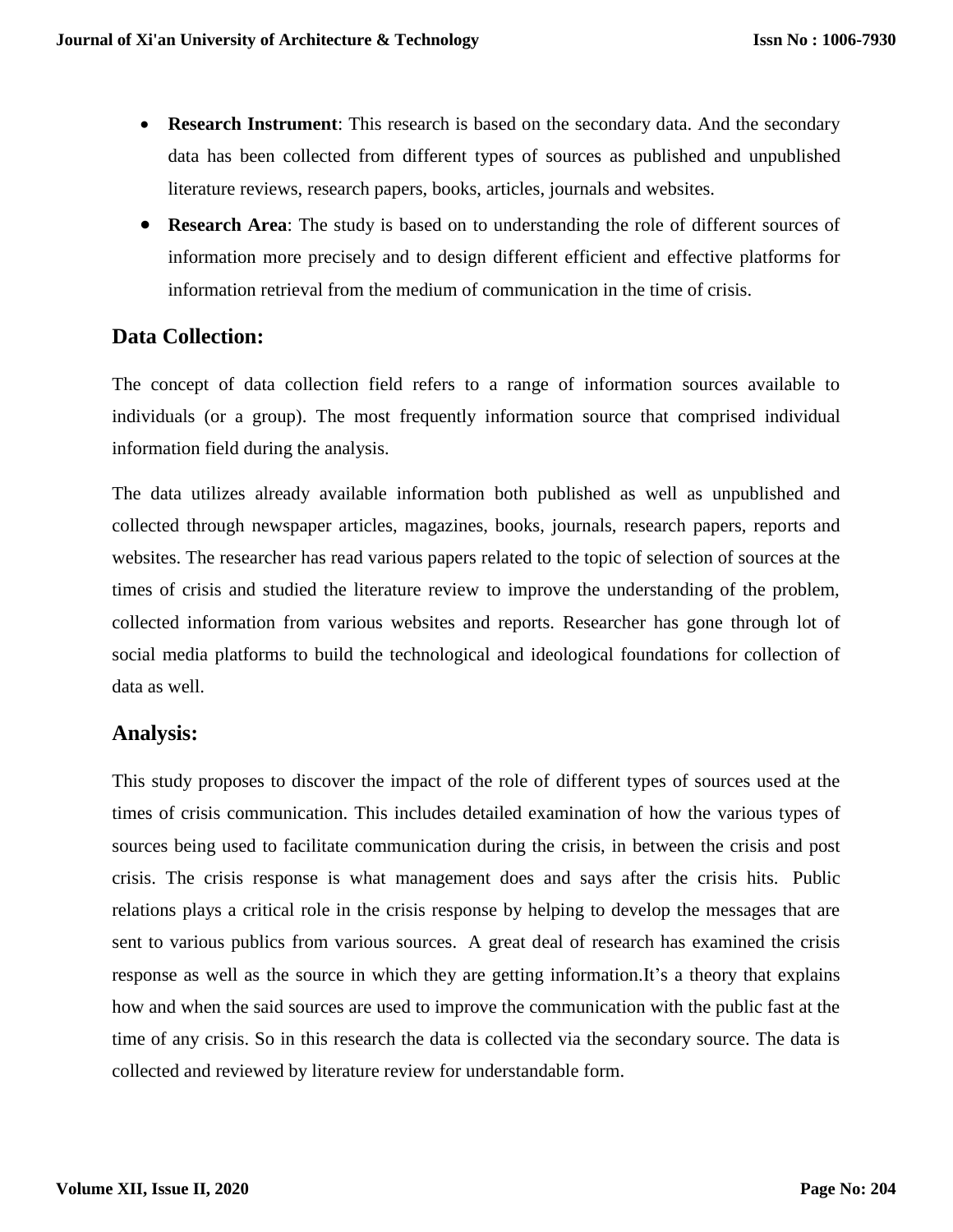## **Conclusion:**

Learning and understanding what happened before, during, and after a crisis is extremely important for the improvement of the response process and of course what are the different sources of communication is used to communicate and inform to the public about crisis. For this purpose, social media, traditional media, digital media,Microblogging, Commercial mobile Alert Services (CMAS) and many more has become an important communication medium used by both the affected persons and the emergency management services (EMSs). However, in different crises, different information may be needed, and the information shared in these sources varies in its usefulness: It could be highly critical or completely irrelevant to the rescue operation. Supplying the best possible up-to-date information is crucial to the EMS, whose actions based on that information may save lives and resources. This paper studies a particular use case of extreme situations in different crisis and identifies the information needs, the problem faced by EMSs, and how they use these sources. It further, determines what different sources of crisis communication analysis platforms can provide in this type of crisis. The results of the research are criteria that the communication sources analysis should follow to address EMSs' concerns. The output of this work can be used to more precisely describe the sources of crisis communication and to design more efficient platforms for information retrieval from it.

## **Limitations:**

It is difficult to refine all that is known about crisis communication and the sources selected to communicate into one, concise entry. Crisis and the communication are not the ideal way to improve any organization. Due to the very limited scope of this report, it was not possible nor necessary to review the large number of studies based on the primary data about the different types of sources used at the times of crisis, which resulted in this report having focused/limited only for theoretical understanding of this area of research**,** and is discussed by studying the secondary databut it would certainly be enlightening to get a more complete understanding.

## **Topics for further research:**

Communication between and within crisis response organizations (i.e. fire and rescue services, medical assistance, government agencies, public organizations, police etc.) and public (i.e., victims, volunteers, people affected by the attacks) is essential for coping with natural or man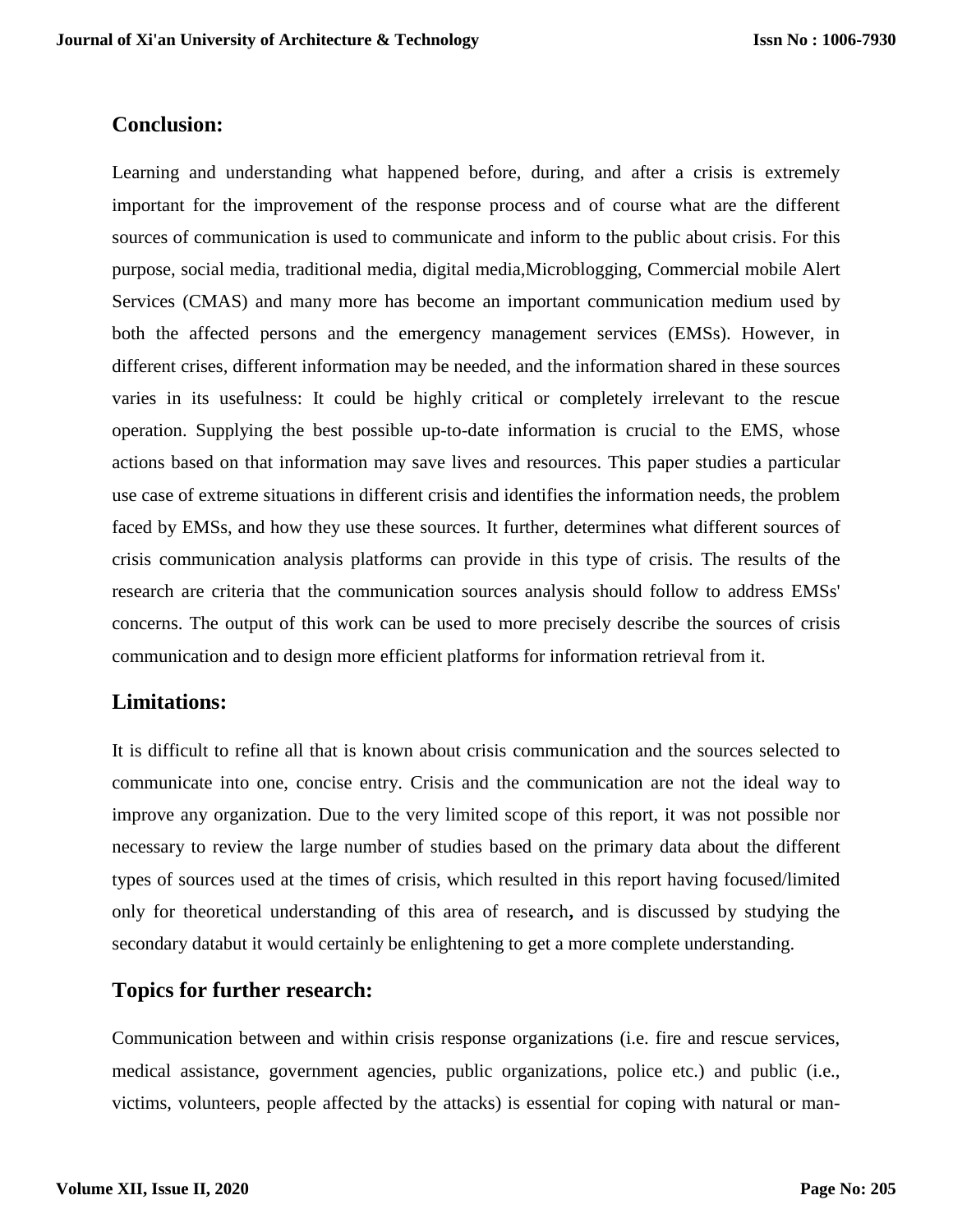made crisis. Research however, emphasizes that effective communication is very difficult to establish because multiple communication related sources barriers arise during crisis management which should be include well preparedness, response and recovery. The different sources which are discussed in this paper are still lacks a comprehensive overview. So there must be a systematic literature review to examine how communication between and within crisis response organization with selected sources and the public takes place during the mitigation, preparedness, response and recovery phases of a crisis. The purpose of the future topics are to provide a foundation based on current research and directions to advanced knowledge on different sources on communication between and within crisis response organizations and the public during the crisis.

# **Bibliography:**

- [1] https://www.sciencedirect.com/science/article/abs/pii/S0363811109001477
- [2] https://onlinelibrary.wiley.com/doi/10.1002/9781119240822.ch2
- [3] https://www.tandfonline.com/topic/4261?target=topic&ConceptID=4261
- [4] https://www.researchgate.net/publication/300004979\_Future\_of\_Crisis\_Communication
- [5]

https://www.researchgate.net/publication/332241978 Future Research Directions for Commu nication\_and\_Information\_Systems\_Technology\_for\_Crisis\_and\_Disaster\_Management

[6] https://aisel.aisnet.org/ecis2016\_rp/168/

[7] Communication Management in times of crisis by Speechlessness vs. Talkativeness in Findings of the TOP-500 Survey

[8] Crisis communication: How to respond to the publicLisanneVerschoorANR 421092Supervisor: Dr. A. AlishahiSecond reader: Dr. C. S. ShahidFaculty of HumanitiesDepartment of Communication and Information Sciences

[9] CRISIS AND EMERGENCY RISK COMMUNICATIONSFUNDAMENTALS OF